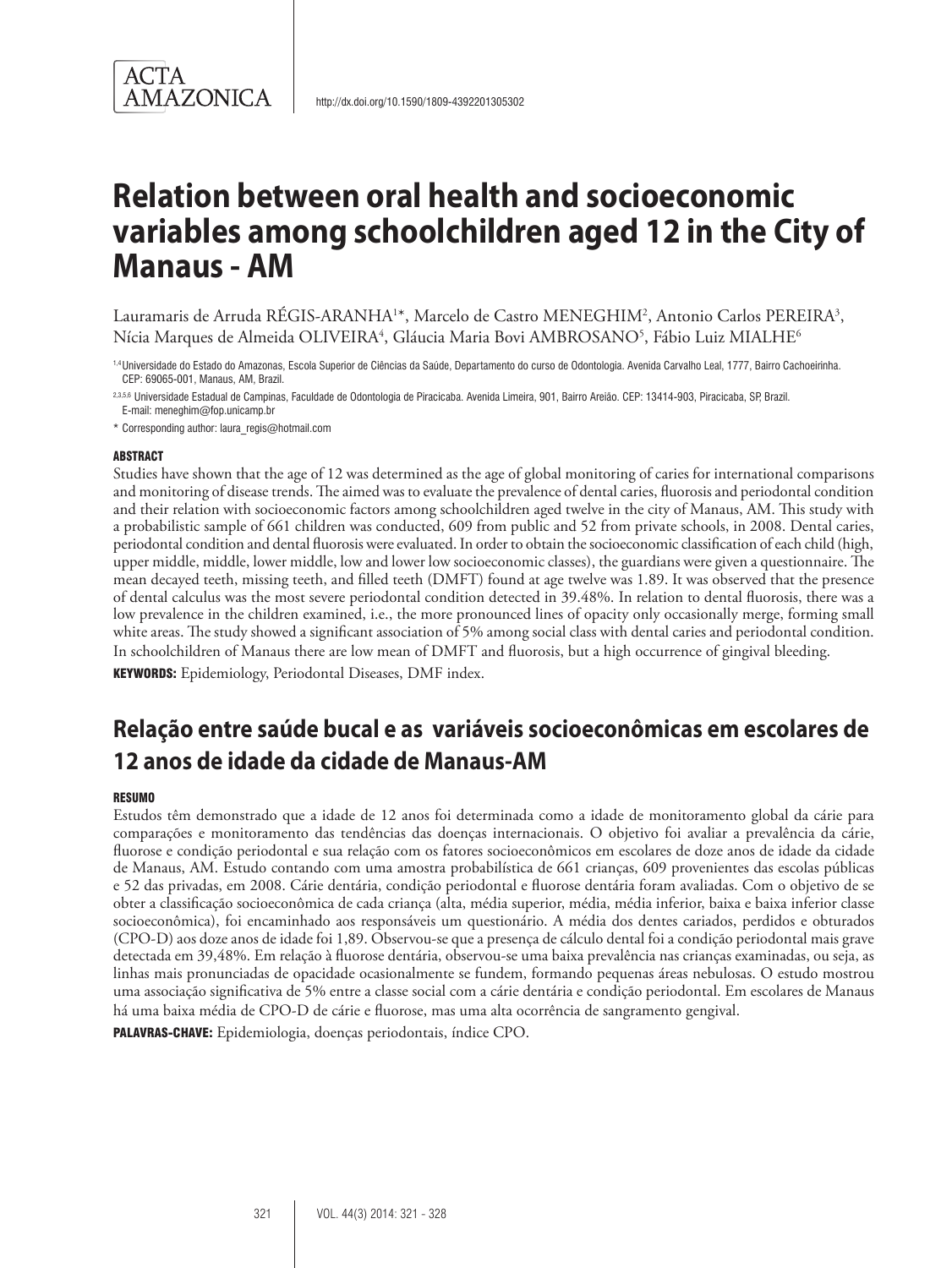

#### **INTRODUCTION**

Countrywide epidemiological studies carried out by the Brazilian Ministry of Health show a significant reduction in the prevalence of caries at age twelve years. The mean DMFT (decayed, missing and filled teeth) in this age group was 6.65, 3.06, 2.80 and 2.1 for the years 1986, 1996, 2003 and 2010. Of the other side, on the Northern Region the prevalence was higher (Martins et al. 2005; Brasil 2005; Brasil 2012).

According to Moysés et al. (2002), the prevalence of fluorosis appears to follow a reverse trend to that of caries, with increasing rates reported worldwide. Fluorosis is an alteration in the dental enamel caused by ingestion of fluoride during the period of tooth formation presenting whitish spots until dark (Brasil 2009). The ingestion of fluoride at higher levels than recommended during tooth formation, leads to dental fluorosis in varying degrees of prevalence and severity (Silva 1999). The prevalence of fluorosis in Brazil at age 12 was 8.56% and 16.7% for the years 2003 and 2010, respectively. There is a prevalence of fluorosis in the very mild component (Barros and Tomita 2010). In Brazil, the very mild component accounted for approximately 72% and 65% of these values for the years 2003 and 2010, respectively. For age 12 years, the highest rates were found in the Southeastern Region, 13.5% and 19.1% for studies done in those years (Brasil 2005; Brasil 2012).

Epidemiological studies from the Ministry of Health show that periodontal disease is a major public health problem in Brazil, with high level of disease confirmed among the population (Brasil 2005; Brasil 2012). Periodontal disease is an inflammatory process caused by oral bacteria that affects gingiva and bone (Löe and Brown 1991). The latest survey with children age 12 from the Ministry of Health showed 62.9% of them with healthy sextants, 11.7% with bleeding and 23.7% with calculus. The data for the Northern Region are 41.6%, 9.7% and 44.1%, respectively. The Northern and the Northeastern Regions show the worst conditions (Brasil 2012).

Schoolchildren with more access to dental care and fluoridated products tend to brush their teeth more often and consequently show better oral health. Maltz and Silva (2001), Cimões et al. (2007) and Meneghim et al. (2007) suggest that socioeconomic factors influence the health-disease process significantly.

According to the World Health Organization (1999), the age of 12 was determined as the age of global monitoring of caries for international comparisons and monitoring of disease trends. Thus, in many countries, is the last age at which data can be easily obtained through a reliable sample of the school system. So, the aim of this study was to evaluate the relation between oral health and socioeconomic variables among schoolchildren aged 12 years in the City of Manaus– AM.

### **MATERIALS AND METHODS**

Manaus is the most populous city of Amazonas, about two millions population (IBGE 2010). In this study transversal with delineation by conglomerates, with schools randomly selected from a list provided by the State Department of Education, cover proportionally the number of schools, both private and public, as well as the total number of 12-year-old students enrolled in the city of Manaus, Amazonas.

There were a total of 826 schools (610 public and 216 private schools) and 20,592 students (18,962 and 1,630 students from public and private schools, respectively). The calculation of the sample size was done following of study of Moura (2004) using mean of DMFT of 3.31 and sampling error of 10%.

The final sample had 661 students aged twelve years, randomly selected, 609 from public and 52 from private schools in the city of Manaus. The response rate was 100%, and so there were no losses. The examination excluded from the survey children with serious systemic diseases, children with any kind of braces and children who were not authorized by the guardians to participate.

The children selected for the survey received an initial explanation about the brushing technique and each child was then handed a brush, floss and fluoridated toothpaste. They performed the brushing under the supervision of an Oral Health Technician in order to assist them with removing possible biofilm or food remains left on the tooth, so as to facilitate visual diagnosis.

Subsequently, the teeth were dried for 30 seconds with the aid of a portable compressor and previously sterilized gauze. Then, the epidemiological exam was carried out using a dental mirror n. 5 for each exam and a "ball point" CPI periodontal probe. The research complied with World Health Organization standardization (1999).

Data collection was performed by a single examiner previously calibrated by a Gold Standard examiner experienced in epidemiological surveys. The calibration process consisted in 4 hours of theory, 16 hours of clinical training (the experienced examiner demonstrated in two children as the tests will be performed. The examiner assessed 10 to 12 children per period, at school. Discussions between the examiner and experienced examiner in relation to clinical findings) and 4 hours of calibration exercise (the examiner and experienced examiner examined a group of 11 children and 10% of the sample to calculate the intra-examiner error were reexamined). In order to calculate the intra-examiner error, 10% of the samples were reexamined using Kappa statistics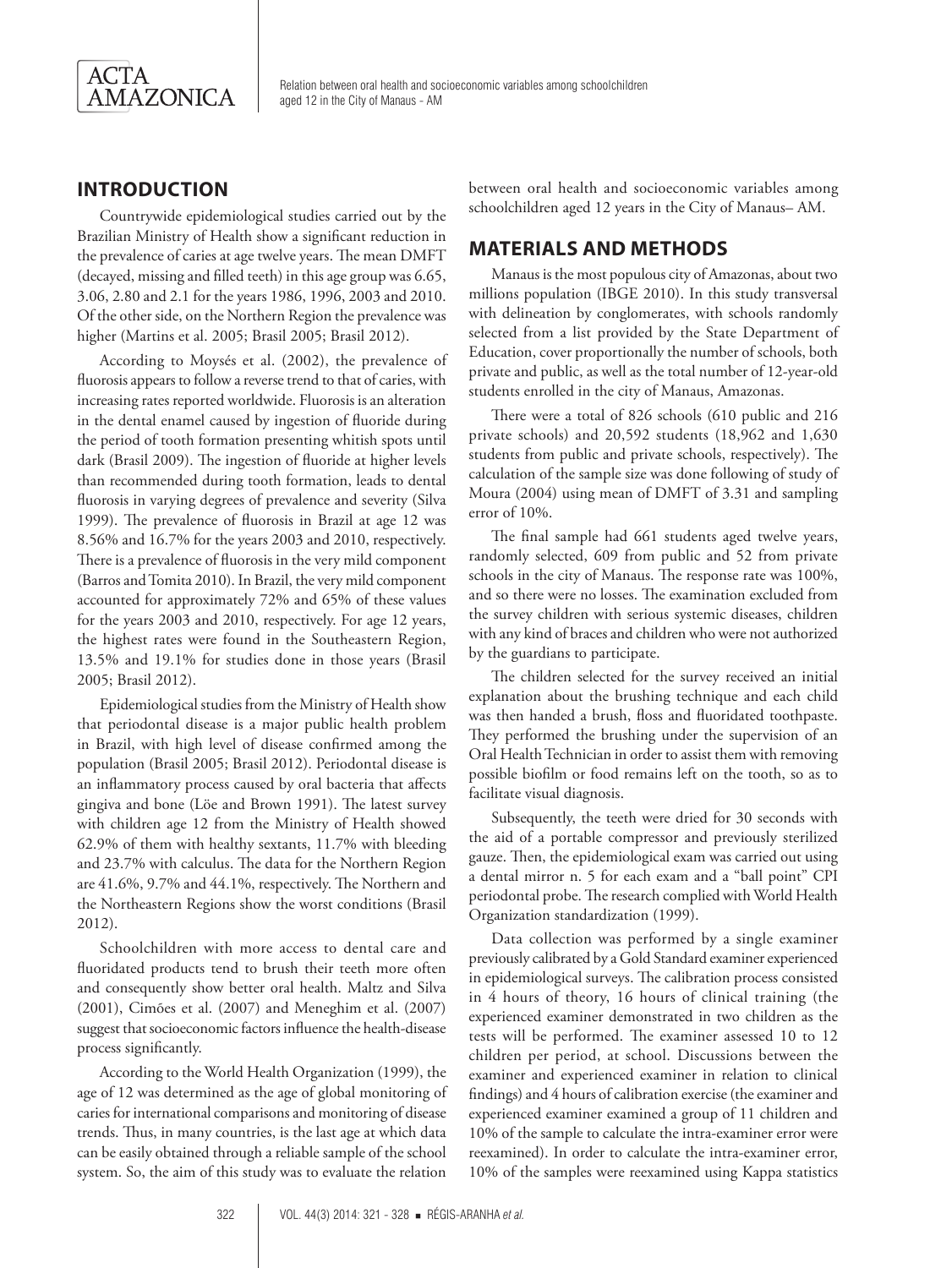

(Landis and Koch 1977), and the kappa value for caries, periodontal disease and dental fluorosis varied from 0.82 to 1.00. The interval between examination and reexamination was seven days. The child was examined in the schoolyard, sitting in a chair and in the daylight. The evaluation of these diseases was recorded into each individual child's record.

For the evaluation of dental caries the DMFT index (Mean Decayed, Missing, Filled, Teeth) was used. The Community Periodontal Index (CPI - percentage of children with bleeding, dental calculus and sound periodontal condition) was used to identify the presence of bleeding and dental calculus (OMS 1999). For dental fluorosis, the Thylstrup-Fejerskov Index was used (Thylstrup and Fejerskov 1978). The differential diagnosis between mild forms of dental fluorosis and nonfluoride enamel opacities origin were effected by the criteria of Russel (1961).

In order to obtain the socioeconomic classification of each child (high, upper middle, middle, lower middle, low and lower low socioeconomic classes), the guardians were given a questionnaire according to Meneghim et al. (2007).

For the statistical analysis, univariate analysis was performed in order to observe the association between the dependent variables. For the independent variables (gender, school, central region, not central region, household income, number of family members, parent's educational background and socioeconomic status), the Chi-square and Fisher exact tests were used (when one of the frequencies was less than or equal to 5). For the analysis, we considered  $\alpha$  = 0.05 Bioestat (OR) and used the PROC FREQ of SAS 9.1 software (SAS Institute Inc, Cary, NC, USA).

This study was approved by the Ethics Committee of the School of Health Sciences/University of the State of Amazonas (Opinion N. 014/2008).

#### **RESULTS**

Table 1 show that, considering children in public and private schools, the mean DMFT index was low at aged twelve years. The percentage of caries-free schoolchildren was 35.4% of the sample. As for the components of the index, the most significant need was for decayed teeth at age 12 years in Manaus.

Regarding periodontal disease, considering the highest CPI score (Community Periodontal Index) for the age group

**Table 1.** Number of individuals examined (N), mean, standard deviation, confidence interval, percentage of decayed permanent teeth (D), missing (M), filled (F), percentage of children, according to the highest degree of periodontal condition, percentage of dental fluorosis, observed in school children 12 years in Manaus, Amazonas, Brazil, 2008.

| Variable                 | N   | Mean | <b>Standard Deviation (SD)</b> | Confidence Interval (CI) | Percentage (%) |
|--------------------------|-----|------|--------------------------------|--------------------------|----------------|
| Decayed (D)              | 294 | 0.97 | 1.49                           | $0.87 - 1.09$            | 51.3%          |
| Missing (M)              | 96  | 0.21 | 0.60                           | $0.17 - 0.27$            | 11.1%          |
| Filled (F)               | 213 | 0.71 | 1.31                           | $0.62 - 0.82$            | 37.6%          |
| DMF-T                    | 661 | 1.89 | 2.08                           | 1.73-2.05                | ----           |
| $DMF-T > 0$              | 427 | 2.92 | 1.92                           | 1.73-2.05                | 64.6%          |
| DMF-T public $> 0$       | 406 | 2.92 | 1.91                           | $---$                    | 66.7%          |
| DMF-T private $> 0$      | 21  | 2.86 | 2.28                           | ----                     | 40.4%          |
| Sound                    | 53  | ---- | ----                           | $5.7 - 9.7$              | 8.02%          |
| Bleeding                 | 342 | ---- | ----                           | $48.2 - 55.9$            | 51.74%         |
| <b>Dental Calculus</b>   | 261 | ---- | ----                           | $35.8 - 43.2$            | 39.48%         |
| Excluded                 | 5   | ---- | ----                           | $0.2 - 1.6$              | 0.76%          |
| With dental fluorosis    | 103 | ---- | ----                           | $13.0 - 18.7$            | 15.6%          |
| TF1                      | 82  | ---- | ----                           | $10.1 - 15.2$            | 12.4%          |
| TF <sub>2</sub>          | 21  | ---- | ----                           | $2.0 - 4.9$              | 3.2%           |
| Without dental fluorosis | 558 | ---- | ----                           | $81.3 - 87.0$            | 84.4%          |

 $95\%$  CI = Confidence Interval at  $95\%$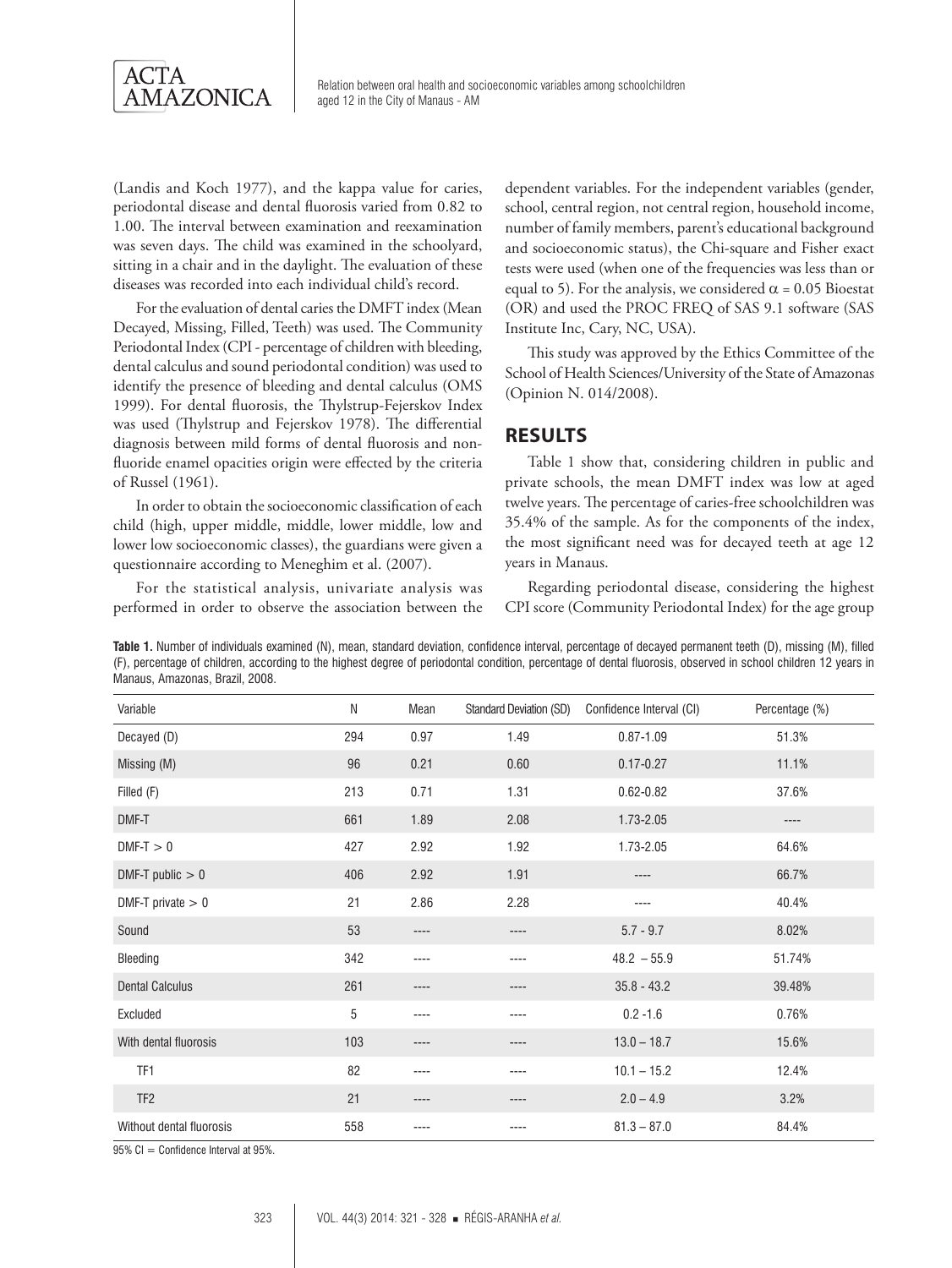

under study, it was observed that the presence of dental calculus was the most severe periodontal condition detected in 39.48% (Table 1).

In relation to dental fluorosis, there was a low prevalence in the children examined, i.e., the more pronounced lines of opacity only occasionally merge, forming small white areas (Table 1).

The socioeconomic classification was distributed as follows: Class A (high) 1.1%, Class B (upper middle) 3.6%, Class C (middle) 14.1%, Class D (lower middle) 35.1%, Class E (low) and 33.4% and Class F (lower low) 12.7%. It is noteworthy that the value of the Minimum Wage in the United States is USD 1.256,66 per month (reference value of 01/08/2012), while in Brazil, the Minimum Wage is USD 335.64.

The variable socioeconomic classes showed a significant association of 5% with dental caries and periodontal condition (Table 2 e 3). Since a statistically significant 5% association between dental fluorosis and socioeconomic variables was not found, we chose not to provide their results in the Table.

#### **DISCUSSION**

A significant reduction the mean of DMFT at age twelve years were observed (Moura 2004; Roncalli 2011; Brasil 2012). However, this decline occurs unevenly in Brazil, as higher indices are usually found in the Northern and in the Northeastern Regions compared to other regions in Brazil, which can be confirmed by the high percentage of children experiencing caries, in which the decayed teeth are primarily responsible for this high index (Brasil 1988; Brasil 2005; Brasil 2012; Roncalli et al. 2012).

Importantly it was also found a prevalence of decayed teeth at age 12 years in work carried out in the Northern Region of the country in residents along the rivers Machado and Preto (Northern Region of the State of Rondônia), in Abaetetuba (State of Pará), in Rio Preto da Eva (State of Amazonas) and in Boa Vista (Capital of the State of Roraima) (Régis-Aranha et al. 2008; Silva et al. 2008; Tobias et al. 2008), which suggests difficult access to dental care services.

So, the oral health these schoolchildren showed a low mean of DMFT of 1.89 in relation to the World Health Organization, in Manaus DMFT of 3.31 (Moura 2004), as well as in relation to the Northern Region (Cangussu et al. 2001; Carvalho et al. 2010; Brasil 1996). However, the mean of DMFT was higher when compared to the results of studies in the Southeastern Region of the country (Meneghim et al. 2006; Meneghim et al. 2007; Brasil 2012). One of the possible factors that may have contributed to the reduction in the dental caries in the city of Manaus is the availability of fluoridated toothpastes in Brazil (Basting et al. 1997), as well

as the influence of the Municipal School Health Program, which, despite its low coverage, provides preventive and curative treatments for children.

The children in public schools, just as children with family income less than one Minimum Wage had a significant association to having dental caries experience. This finding corroborates the results of studies by Moreira et al. (2007) and Freire et al. (2010), who found that the percentage of children with caries experience is higher among students in public schools than those in private schools. In turn, Brasil (1988) and Meneghim et al. (2007) reported higher mean of DMFT where economic conditions are worse. Moreira et al. (2007) and Rigo et al. (2011) found association between mother's educational background and dental caries. Régis-Aranha et al. (2008) evaluated children aged 12 in the city of Boa Vista, Roraima, and found no association between socioeconomic variables and DMFT. Peres et al. (2000), found no association between DMFT and mother's educational background in Florianópolis and Rigo et al. (2011) found no association between number of persons in family and dental caries. However, one of the major limitation of the study was has used only simple analysis.

The periodontal health in Manaus show concern because dental calculus and gingival bleeding were the most frequent. Lopes and Therrien (2008) reported that the prevention against a periodontal disease is based on the mechanical removal of plaque, mainly by brushing and flossing. Therefore, these results suggest the need for prevention programs to address this need in order to promote oral health.

The percentage of schoolchildren free from any gingivitis was very low compared to that found in the population aged 12 in the Northern Region of Brazil in 2010 (41.6%). As for regional differences, we highlight the percentage of absence of gum disease, ranging from 41.6% in the Northern Region to 67.9% in the Southeastern Region (Brasil 2012). Comparing the results of this study with similar studies, we found that the condition of periodontal disease observed in this study was higher than those found in schoolchildren in the cities Itatiba, Goiânia and João Pessoa, 28.6%, 23.7% and 56.3% of the schoolchildren presented unhealthy gingival condition, respectively (Cangussu et al. 2001; Freire et al. 2010; Claudino et al. 2011). However one of the possible factors may have contributed to the result this study in Manaus was only 20% sample belongs to Socioeconomic Classes A, Socioeconomic Classes B or Socioeconomic Classes C.

Students in public schools had a significant association to having gingival bleeding and dental calculus, however the size sample did not appear to influence in this results. This finding corroborates the results of work carried out in Porto Alegre/ RS and Goiânia/GO, where students in the public school system had a higher experience of gingival bleeding (Maltz and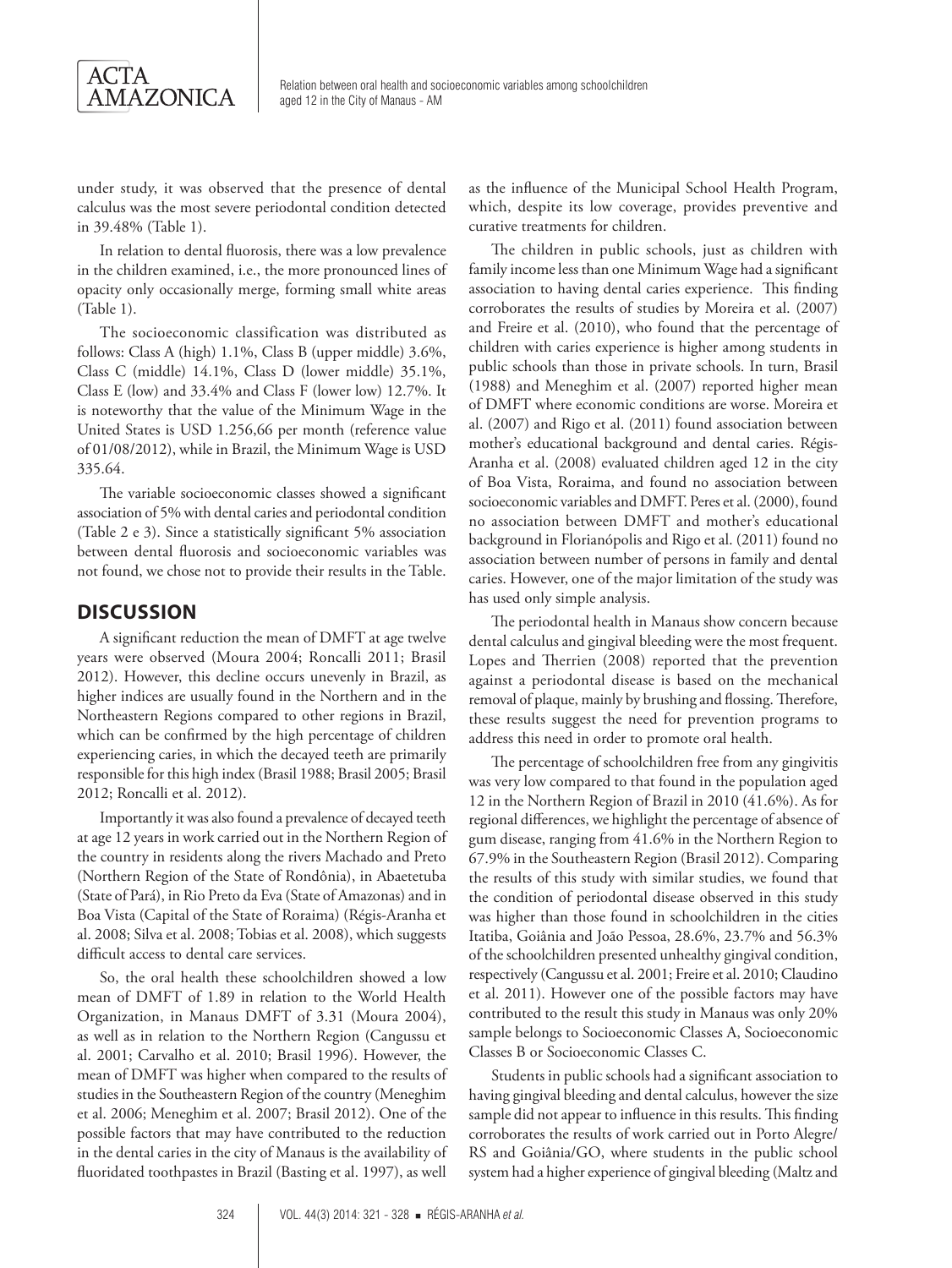

Silva 2001; Freire et al. 2010). These results differ from the work done by Chambrone et al. (2008), which states that the presence of gingival and periodontal diseases is independent of socioeconomic classes, but is rather directly associated with poor oral hygiene.

showed prevalence below 30% (Cimões et al. 2007; Barros and Tomita 2010; Carvalho et al. 2010). It is noteworthy that in Manaus/AM, in 2004, a low 12.4% prevalence of dental fluorosis was found at age 12 (Moura 2004). The epidemiological surveillance service recommends the monitoring of this disease, since some studies (Salas-Pereira et al. 2008; Rigo et al. 2010) show a prevalence above 30%,

In relation to dental fluorosis, there was a low prevalence in the children examined. This index corroborates studies that

|  |  |  |  | Table 2. Association by simple analysis between DMFT and Socioeconomic classes variables in Manaus. Amazonas, Brazil, 2008. |  |  |  |  |  |
|--|--|--|--|-----------------------------------------------------------------------------------------------------------------------------|--|--|--|--|--|
|--|--|--|--|-----------------------------------------------------------------------------------------------------------------------------|--|--|--|--|--|

| Variable                               | $DMF-T = 0$<br>$n$ (%) | $DMF-T > 0$<br>$n$ (%) | 0R   | CI (95%)       | р         |
|----------------------------------------|------------------------|------------------------|------|----------------|-----------|
| Gender                                 |                        |                        |      |                |           |
| Boys                                   | 126 (37.95%)           | 206 (62.05%)           | 1.00 |                | $0.1683*$ |
| Girls                                  | 108 (32.83%)           | 221 (67.17%)           | 1.25 | $0.91 - 1.72$  |           |
| <b>School</b>                          |                        |                        |      |                |           |
| Private                                | 31 (59.62 %)           | 21 (40.38%)            | 1.00 |                | $0.0001*$ |
| Public                                 | 203 (33.33%)           | 406 (66.67%)           | 2.95 | $1.65 - 5.27$  |           |
| Region                                 |                        |                        |      |                |           |
| Central                                | 42 (45.16%)            | 51 (54.84%)            | 1.00 |                | $0.0337*$ |
| Not central                            | 192 (33.80%)           | 376 (66.20%)           | 1.61 | $1.03 - 2.51$  |           |
| <b>Family Income</b>                   |                        |                        |      |                |           |
| To 1 Minimum Wage                      | 119 (31.07%)           | 264 (59.15%)           | 1.56 | $1.13 - 2.16$  | $0.0219*$ |
| 1-3 MW                                 | 96 (40.85%)            | 139 (68.93%)           | 1.48 | $0.59 - 2.21$  |           |
| Over 3 MW                              | 19 (44.19%)            | 24 (55.81%)            | 1.00 |                |           |
| Number of persons in family            |                        |                        |      |                |           |
| To 4 people                            | 101 (33.11%)           | 204 (66.89%)           | 1.00 |                | $0.2553*$ |
| More than 4 people                     | 133 (37.36%)           | 223 (62.64%)           | 0.83 | $0.60 - 1.14$  |           |
| <b>Father's educational background</b> |                        |                        |      |                |           |
| Illiterate                             | 6 (42.86%)             | 8 (57.14%)             | 0.88 | $0.30 - 2.58$  | $0.0753*$ |
| <b>Basic education</b>                 | 47 (30.32%)            | 108 (69.68%)           | 1.51 | $1.01 - 2.26$  |           |
| High school                            | 41 (29.71%)            | 97 (70.29%)            | 1.56 | $1.02 - 2.37$  |           |
| Higher education                       | 140 (39.66%)           | 213 (60.34%)           | 1.00 |                |           |
| <b>Mother's educational background</b> |                        |                        |      |                |           |
| Illiterate                             | 1(14.29%)              | 6(85.71%)              | 4.22 | $0.50 - 35.48$ | $0.0017*$ |
| <b>Basic education</b>                 | 62 (34.07%)            | 120 (65.93%)           | 1.36 | $0.93 - 1.98$  |           |
| High school                            | 33 (23.91%)            | 105 (76.09%)           | 2.24 | $1.43 - 3.51$  |           |
| Higher education                       | 138 (41.32%)           | 196 (58.68%)           | 1.00 |                |           |
| Socioeconomic classes                  |                        |                        |      |                |           |
| AeB                                    | 15 (48.39%)            | 16 (51.61%)            | 1.00 |                | $0.0285*$ |
| C <sub>e</sub> D                       | 126 (38.77%)           | 199 (61.23%)           | 1.48 | $0.71 - 3.10$  |           |
| EeF                                    | 93 (30.49%)            | 212 (69.51%)           | 2.14 | $1.01 - 4.50$  |           |

\*p value refers to chi-square test #p value refers to Fisher's exact test 1 Minimum Wage in Brazil (MW) – US \$ 335.64 (per month)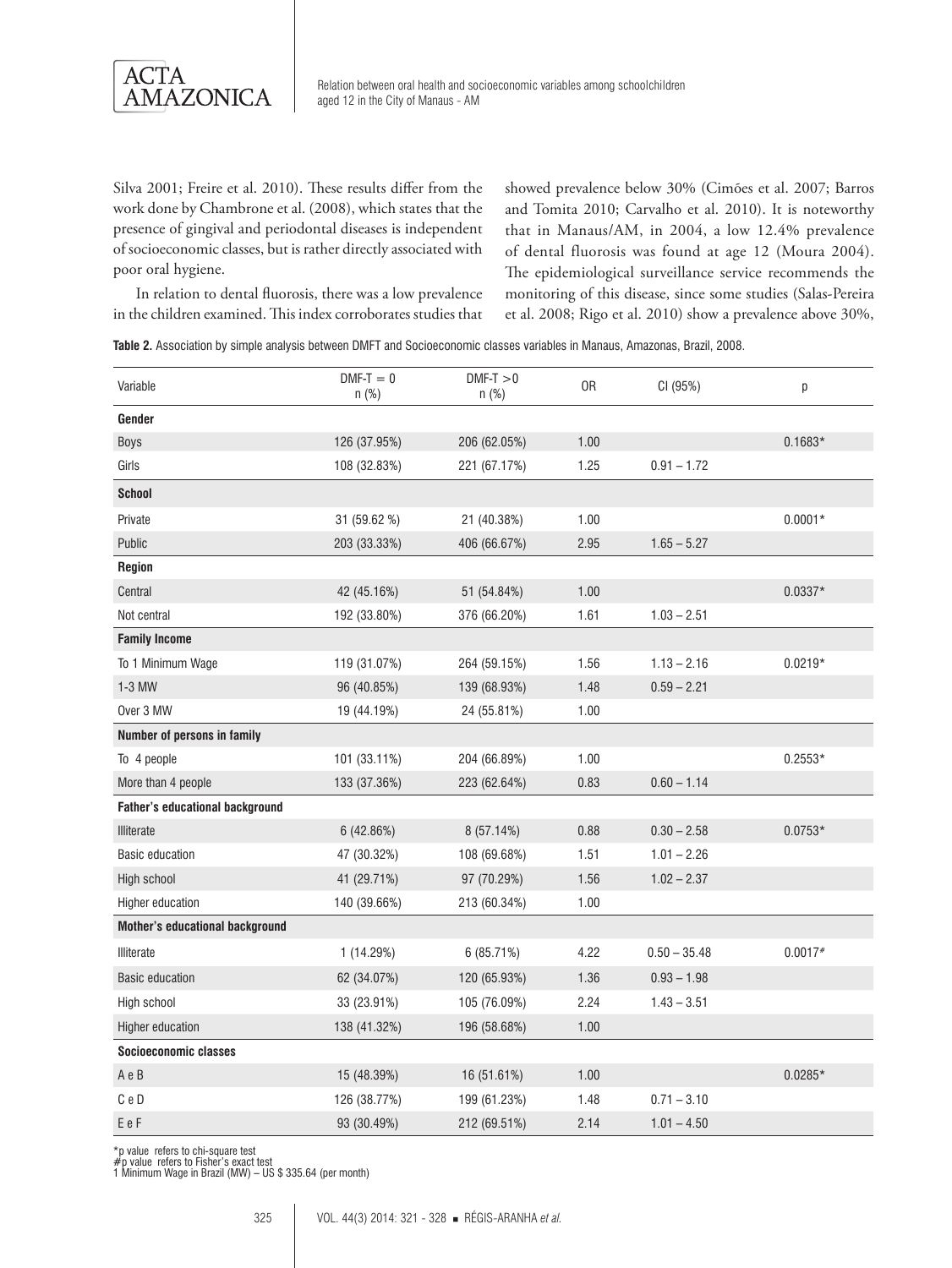

not posing, however, a risk to public health. Furthermore, the proportion of individuals with its moderate and severe forms is still small (Meneghim et al. 2006; Carvalho et al. 2007).

et al. (2007), which found a relationship between parent's educational background and the presence of fluorosis. Freire et al. (2010) assessed 12-year-old students in public and private schools in Goiânia/GO and found that the frequency of fluorosis in children in private schools was higher than in children in public schools. However, Catani et al. (2007)

There was no significant association between socioeconomic classes variables and dental fluorosis. This result differs from those described by Maltz and Silva (2001) and Meneghim

**Table 3.** Association by simple analysis between periodontal status and Socioeconomic classes variables in Manaus, Amazonas, Brazil, 2008.

| Variable                               | <b>Periodontal Health</b><br>$n$ (%) | <b>Bleeding/ Calculus</b><br>$n$ (%) | 0R                           | CI (95%)       | р           |
|----------------------------------------|--------------------------------------|--------------------------------------|------------------------------|----------------|-------------|
| Gender                                 |                                      |                                      |                              |                |             |
| Boys                                   | 28 (8.54%)                           | 300 (91.46%)                         | 1.00                         |                | $0.6673*$   |
| Girls                                  | 25 (7.62%)                           | 303 (92.38%)                         | 1.13                         | $0.64 - 1.98$  |             |
| <b>School</b>                          |                                      |                                      |                              |                |             |
| Private                                | 14 (26.92%)                          | 38 (73.08%)                          | 1.00                         |                | $< 0.0001*$ |
| Public                                 | 39 (6.46%)                           | 565 (93.54%)                         | 5.34                         | $2.67 - 10.68$ |             |
| <b>Region</b>                          |                                      |                                      |                              |                |             |
| Central                                | 12 (12.90%)                          | 81 (87.10%)                          | 1.00                         |                | $0.0654*$   |
| Not central                            | 41 (7.28%)                           | 522 (92.72%)                         | 1.89                         | $0.95 - 3.74$  |             |
| <b>Family Income</b>                   |                                      |                                      |                              |                |             |
| To 1 Minimum Wage                      | 29 (7.61%)                           | 352 (92.39%)                         | 4.17                         | $1.91 - 9.13$  | $< 0.0001*$ |
| $1-3$ MW                               | 13 (5.60%)                           | 219 (94.40%)                         | 5.79                         | $2.39 - 14.02$ |             |
| Over 3 MW                              | 11 (25.58%)                          | 32 (74.42%)                          | 1.00                         |                |             |
| Number of persons in family            |                                      |                                      |                              |                |             |
| To 4 people                            | 27 (8.94%)                           | 275 (91.06%)                         | 1.00                         |                | $0.4547*$   |
| More than 4 people                     | 26 (7.34%)                           | 328 (92.66%)                         | 1.24                         | $0.71 - 2.17$  |             |
| <b>Father's educational background</b> |                                      |                                      |                              |                |             |
| Illiterate                             | 2 (14.29%)                           | 12 (85.71%)                          | 0.69                         | $0.15 - 3.19$  | 0.0779#     |
| <b>Basic education</b>                 | 8(5.23%)                             | 145 (94.77%)                         | 2.07                         | $0.94 - 4.57$  |             |
| High school                            | 7(5.11%)                             | 130 (94.89%)                         | 2.12                         | $0.92 - 4.89$  |             |
| Higher education                       | 36 (10.26%)                          | 315 (89.74%)                         | 1.00                         |                |             |
| <b>Mother's educational background</b> |                                      |                                      |                              |                |             |
| Illiterate                             | $0(0.00\%)$                          | 7 (100.00%)                          | $\qquad \qquad \blacksquare$ |                | 0.1585#     |
| <b>Basic education</b>                 | 10 (5.56%)                           | 170 (94.44%)                         | 2.00                         | $0.97 - 4.15$  |             |
| High school                            | 8(5.84%)                             | 129 (94.16%)                         | 1.90                         | $0.86 - 4.21$  |             |
| Higher education                       | 35 (10.54%)                          | 297 (89.46%)                         | 1.00                         |                |             |
| Socioeconomic classes                  |                                      |                                      |                              |                |             |
| A e B                                  | 8 (25.81%)                           | 23 (74.19%)                          | 1.00                         |                | $0.0006*$   |
| C e D                                  | 27 (8.36%)                           | 296 (91.64%)                         | 3.81                         | $1.56 - 9.34$  |             |
| EeF                                    | 18 (5.96%)                           | 284 (94.04%)                         | 5.49                         | $2.15 - 13.98$ |             |

\* p value refers to chi-square test

# p value refers to Fisher's exact test 1 Minimum Wage on Brazil (MW) – US \$ 335.64 (per month)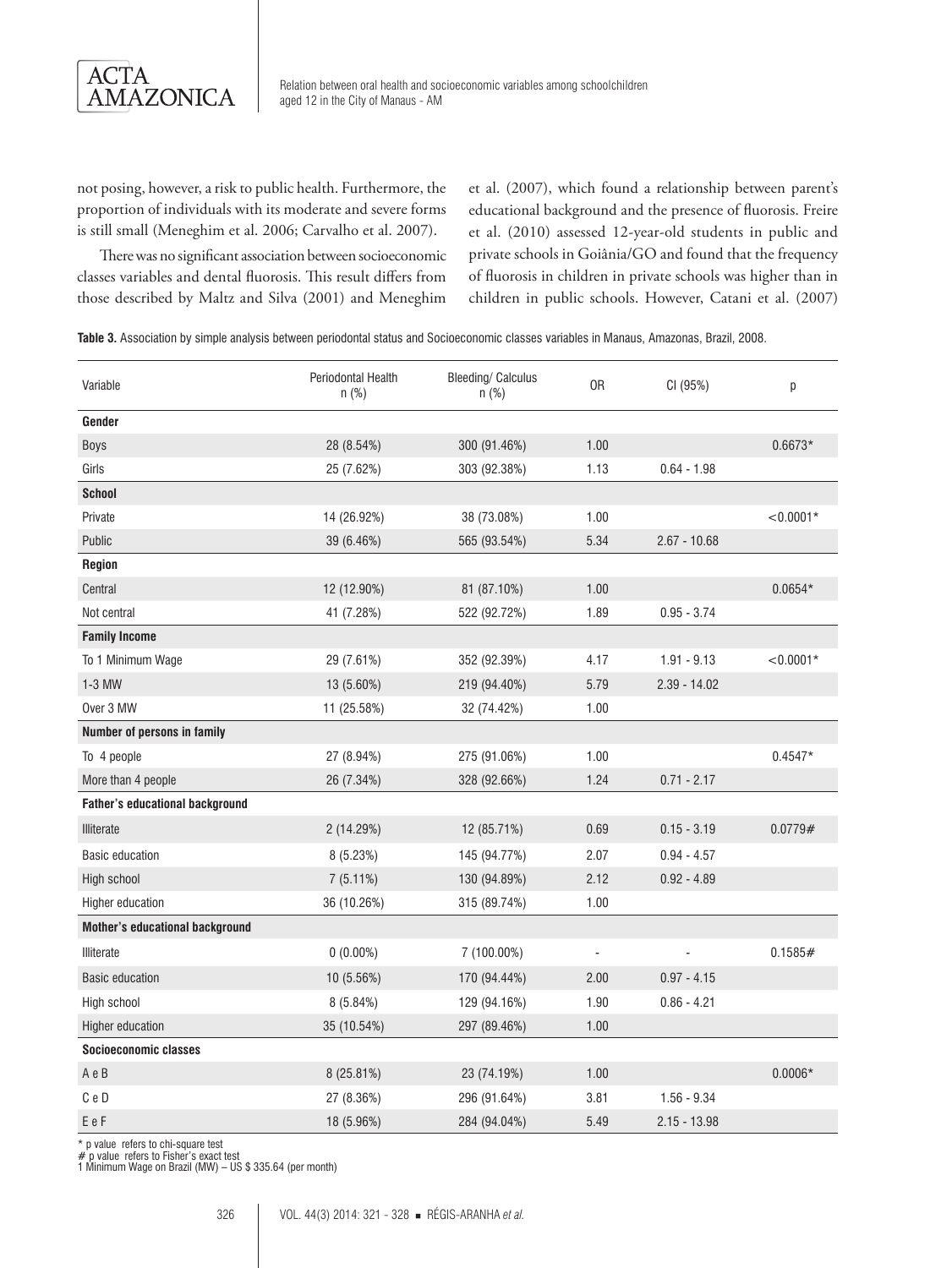

has demonstrated an association between a single indicator of socioeconomic classes (possession of a car) and fluorosis.

## **CONCLUSION**

The findings from this study suggest that more than half of the students were free from caries, a small percentage had dental fluorosis and 91.98% of the samples showed bleeding and dental calculus. There was a significant association between variables type of school attended (public) with dental caries and periodontal condition, however the size sample did not appear to influence in this results. This index can be reduced with the implementation of preventive measures, considering that the most serious conditions were calculus and bleeding. The planning, improvement and aiming of activities related to oral health done by municipal and state administrations are necessary measures to improve the quality of health oral of the population. The data provided herein may be added to those already known by the respective authorities in order to facilitate the delivery of basic oral health services to the population.

### **ACKNOWLEDGMENTS**

We wish to thank the Fundação de Amparo à Pesquisa do Estado do Amazonas (Research Support Foundation of the State of Amazonas -FAPEAM). Grant number: 003/2008 granted to the first author.

#### **REFERENCES**

- Barros, B.S.A.; Tomita, N.E. 2010. Aspectos epidemiológicos da fluorose dentária no Brasil: pesquisas no período 1993-2006. *Ciência & Saúde Coletiva*, 15: 289-300.
- Basting, R.T.; Pereira, A.C.; Meneghim, M.C. 1997. Avaliação da prevalência de cárie dentária em escolares do município de Piracicaba, SP, Brasil, após 25 anos de fluoretação das águas de abastecimento público. *Revista de Odontologia da Universidade de São Paulo*, 11: 287-92.
- Brasil. 1988. Levantamento Epidemiológico em Saúde Bucal Parte 1: Brasil, zona urbana, 1986. http://dab.saude.gov.br/cnsb/ vigilancia.php. Acesso em 13/01/2014.
- Brasil. 1996. Levantamento Epidemiológico em Saúde Bucal 1996. Cárie Dental. http://tabnet.datasus.gov.br/cgi/sbucal/sbdescr. htm**.** Acesso em 18/08/2013.
- Brasil. 2005. Condições de Saúde Bucal da população brasileira 2002 - 2003. Resultados principais. http://dtr2001.saude.gov. br/editora/produtos/livros/pdf/05\_0053\_M.pdf. Acesso em 13/01/2014.
- Brasil. 2009. SB Brasil 2010 Pesquisa Nacional de Saúde Bucal. Projeto técnico. http://dab.saude.gov.br/CNSB/sbbrasil/ arquivos/Projeto\_SB2010\_VersaoFinal.pdf. Acesso em 13/01/2014.
- Brasil. 2012. SB Brasil 2010 Pesquisa Nacional de Saúde Bucal. Resultados principais. http://bvsms.saude.gov.br/bvs/

publicacoes/pesquisa\_nacional\_saude\_bucal.pdf. Acesso em 13/01/2014.

- Cangussu, M.C.T.; Coelho, E.O.; Castellanos Fernandes, R.A. 2001. Epidemiologia e iniquidade em saúde bucal aos 5, 12 e 15 anos de idade no município de Itatiba, São Paulo. *Revista da Faculdade de Odontologia de Bauru*, 9: 77-85.
- Carvalho, R.W.F.; Valois, R.B.V.; Santos, C.N.A.; Marcellini, O.S.; Bonjardim, L.R.; Oliveira, C.C.C.; et al. 2010. Estudo da prevalência de fluorose dentária em Aracaju. *Ciência & Saúde Coletiva*, 15: 1875-80.
- Carvalho, T.S.; Kehrle, H.M.; Sampaio, F.C. 2007. Prevalence and severity of dental fluorosis among students from João Pessoa, PB, Brazil. *Brazilian Oral Research*, 21: 198-203.
- Catani, D.B.; Hugo, F.N.; Cypriano, S.; Sousa, M.L.R.; Cury, J.A. 2007. Relação entre níveis de fluoreto na água de abastecimento público e fluorose dental. *Revista de Saúde Pública*, 41: 732-9.
- Chambrone, L.; Lima, L.A.P.A.; Chambrone, L.A. 2008. Prevalência das Doenças Periodontais no Brasil. Parte II. 1993-2003. *Revista Odonto*, 16: 69-76.
- Cimões, R.; Júnior, A.F.C.; Souza, E.H.A.; Gusmão, E.S. 2007. Influência da classe social nas razões clínicas das perdas dentárias. *Ciência & Saúde Coletiva*, 12: 1691-6.
- Claudino, L.V.; Alexandria, A.K.F.; Lima, A.L.; Silva, N.B.; Dantas, R.V.F.; Santiago, B.M.; et al. 2011. Condições de Saúde Bucal, Acesso aos Serviços Odontológicos e Autopercepção de Saúde Bucal em Escolares de 12 anos. *Pesquisa Brasileira em Odontopediatria e Clínica Integrada*, 11: 573-84.
- Freire, M.C.M.; Reis, S.C.G.B.; Gonçalves, M.M.; Balbo, P.L.; Leles, C.R. 2010. Condição de saúde bucal em escolares de 12 anos de escolas públicas e privadas de Goiânia, Brasil. *Revista Panamericana de Salud Pública*, 28: 86-91.
- IBGE. 2010. Censo Demográfico. http://www.censo2010.ibge. gov.br/sinopse/index.php?dados=210&uf=13. Acesso em 19/08/2013.
- Landis, J.R.; Koch, G.G. 1977. The measurement of observer agreement for categorical data. *International Biometric Society*, 33: 159-74.
- Lopes, I.R.; Therrien, S.M.N. 2008. Prevalência de gengivite em crianças brasileiras: estudos acerca do tema. *Revista da Associação Brasileira de Odontologia Nacional*, 16: 34-8.
- Löe, H.; Brown, J.L. 1991. Early onset periodontitis in the United States of America. *Journal of Periodontology*, 62: 608-16.
- Maltz, M.; Silva, B.B. 2001. Relação entre cárie, gengivite e fluorose e nível socioeconômico em escolares. *Revista de Saúde Pública*, 35: 170-6.
- Martins, A.M.E.B.L.; Melo, F.S.; Fernandes, F.M.; Sorte, J.A.B.; Coimbra, L.G.A.; Batista, R.C. 2005. Levantamentos epidemiológicos brasileiros das condições de saúde bucal. *Unimontes Científica*, 7: 55-66.
- Meneghim, M.C.; Tagliaferro, E.P.S.; Tengan, C.; Meneghim, Z.M.A.P.; Pereira, A.C.; Ambrosano, G.M.B.; et al. 2006. Trends in caries experience and fluorosis prevalence in 11 to 12 yearold brazilian children between 1991 and 2004. *Oral Health & Preventive Dentistry*, 4: 193-8.